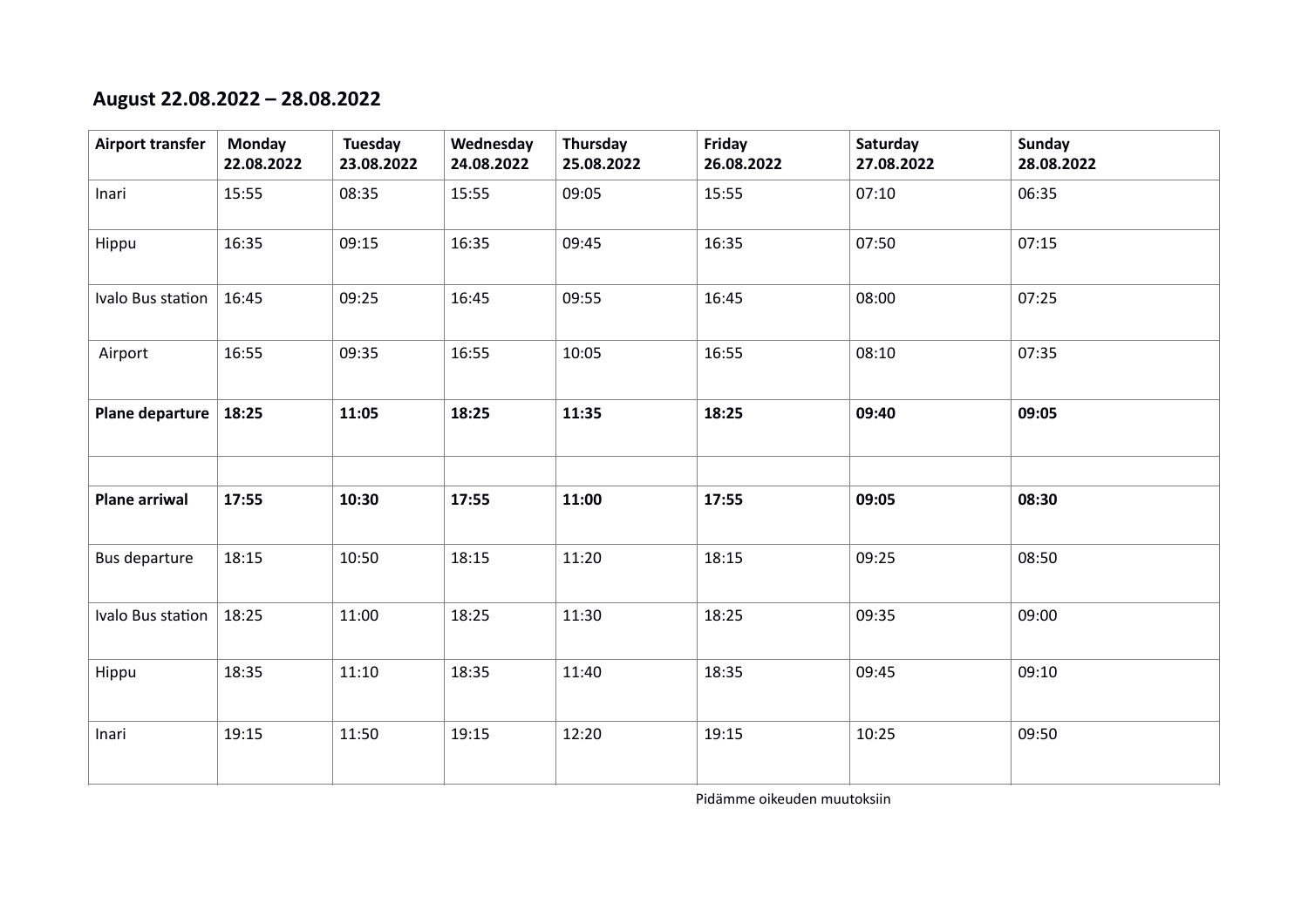### **August 29.08.2022 – 04.09.2022**

| <b>Airport transfer</b> | Monday<br>29.08.2022 | Tuesday<br>30.08.2022 | Wednesday<br>31.08.2022 | Thursday<br>01.09.2022 | Friday<br>02.09.2022 | Saturday<br>03.09.2022 | <b>Sunday</b><br>04.09.2022 |
|-------------------------|----------------------|-----------------------|-------------------------|------------------------|----------------------|------------------------|-----------------------------|
| Inari                   | 15:55                | 08:35                 | 15:55                   | 08:35                  | 15:55                | 07:10                  | 06:35                       |
| Hippu                   | 16:35                | 09:15                 | 16:35                   | 09:15                  | 16:35                | 07:50                  | 07:15                       |
| Ivalo Bus station       | 16:45                | 09:25                 | 16:45                   | 09:25                  | 16:45                | 08:00                  | 07:25                       |
| Airport                 | 16:55                | 09:35                 | 16:55                   | 09:35                  | 16:55                | 08:10                  | 07:35                       |
| Plane departure         | 18:25                | 11:05                 | 18:25                   | 11:05                  | 18:25                | 09:40                  | 09:05                       |
|                         |                      |                       |                         |                        |                      |                        |                             |
| <b>Plane arriwal</b>    | 17:55                | 10:30                 | 17:55                   | 10:30                  | 17:55                | 09:05                  | 08:30                       |
| Bus departure           | 18:15                | 10:50                 | 18:15                   | 10:50                  | 18:15                | 09:25                  | 08:50                       |
| Ivalo Bus station       | 18:25                | 11:00                 | 18:25                   | 11:00                  | 18:25                | 09:35                  | 09:00                       |
| Hippu                   | 18:35                | 11:10                 | 18:35                   | 11:10                  | 18:35                | 09:45                  | 09:10                       |
| Inari                   | 19:15                | 11:50                 | 19:15                   | 11:50                  | 19:15                | 10:25                  | 09:50                       |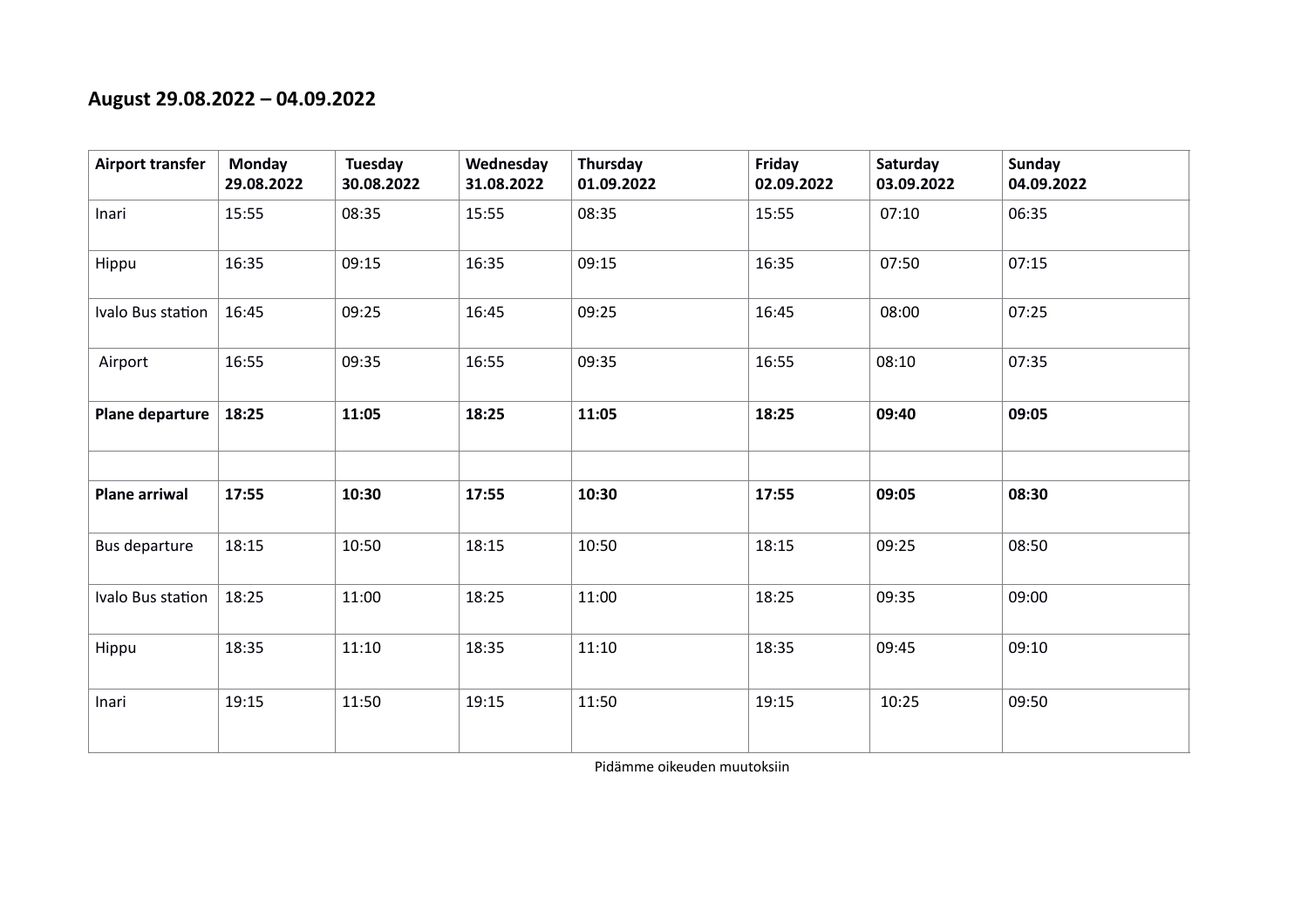# **September 05.09.2022 – 11.09.2022**

| <b>Airport transfer</b> | <b>Monday</b><br>05.09.2022 | Tuesday<br>06.09.2022 | Wednesday<br>07.09.2022 | Thursday<br>08.09.2022 | Friday<br>09.09.2022 | Saturday<br>10.09.2022 | Sunday<br>11.09.2022 |
|-------------------------|-----------------------------|-----------------------|-------------------------|------------------------|----------------------|------------------------|----------------------|
| Inari                   | 15:55                       | 08:35                 | 15:55                   | 08:35                  | 15:55                | 07:10                  | 06:35                |
| Hippu                   | 16:35                       | 09:15                 | 16:35                   | 09:15                  | 16:35                | 07:50                  | 07:15                |
| Ivalo Bus station       | 16:45                       | 09:25                 | 16:45                   | 09:25                  | 16:45                | 08:00                  | 07:25                |
| Airport                 | 16:55                       | 09:35                 | 16:55                   | 09:35                  | 16:55                | 08:10                  | 07:35                |
| Plane<br>departure      | 18:25                       | 11:05                 | 18:25                   | 11:05                  | 18:25                | 09:40                  | 09:05                |
| <b>Plane arriwal</b>    | 17:55                       | 10:30                 | 17:55                   | 10:30                  | 17:55                | 09:05                  | 08:30                |
|                         |                             |                       |                         |                        |                      |                        |                      |
| Bus departure           | 18:15                       | 10:50                 | 18:15                   | 10:50                  | 18:15                | 09:25                  | 08:50                |
| Ivalo Bus station       | 18:25                       | 11:00                 | 18:25                   | 11:00                  | 18:25                | 09:35                  | 09:00                |
| Hippu                   | 18:35                       | 11:10                 | 18:35                   | 11:10                  | 18:35                | 09:45                  | 09:10                |
| Inari                   | 19:15                       | 11:50                 | 19:15                   | 11:50                  | 19:15                | 10:25                  | 09:50                |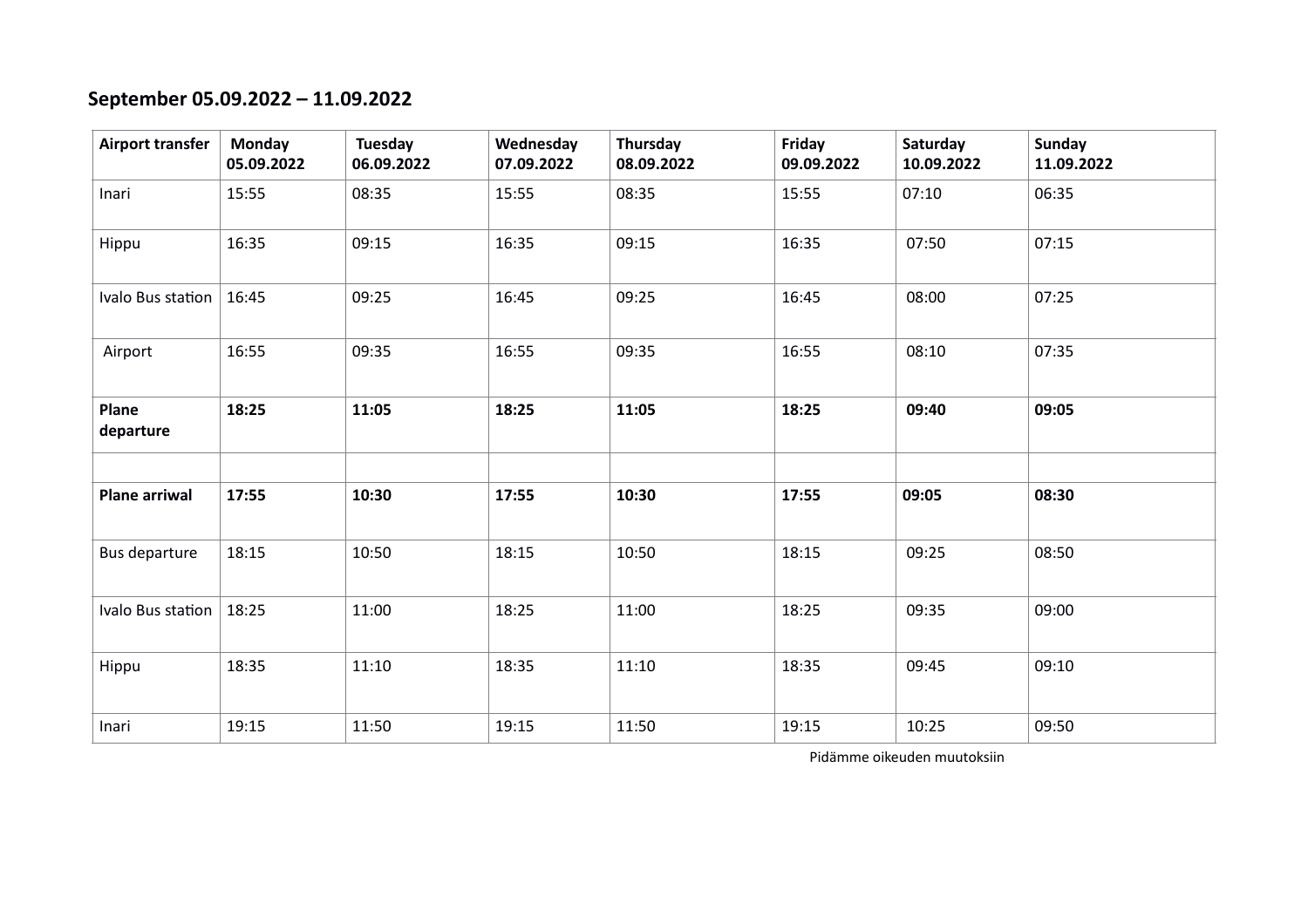# **September 12.09.2022 – 18.09.2022**

| <b>Airport transfer</b> | <b>Monday</b><br>12.09.2022 | Tuesday<br>13.09.2022 | Wednesday<br>14.09.2022 | Thursday<br>15.09.2022 | Friday<br>16.09.2022 | Saturday<br>17.09.2022 | <b>Sunday</b><br>18.09.2022 |
|-------------------------|-----------------------------|-----------------------|-------------------------|------------------------|----------------------|------------------------|-----------------------------|
| Inari                   | 15:55                       | 08:35                 | 15:55                   | 08:35                  | 15:55                | 07:10                  | 06:35                       |
| Hippu                   | 16:35                       | 09:15                 | 16:35                   | 09:15                  | 16:35                | 07:50                  | 07:15                       |
| Ivalo Bus station       | 16:45                       | 09:25                 | 16:45                   | 09:25                  | 16:45                | 08:00                  | 07:25                       |
| Airport                 | 16:55                       | 09:35                 | 16:55                   | 09:35                  | 16:55                | 08:10                  | 07:35                       |
| Plane<br>departure      | 18:25                       | 11:05                 | 18:25                   | 11:05                  | 18:25                | 09:40                  | 09:05                       |
|                         |                             |                       |                         |                        |                      |                        |                             |
| <b>Plane arriwal</b>    | 17:55                       | 10:30                 | 17:55                   | 10:30                  | 17:55                | 09:05                  | 08:30                       |
| Bus departure           | 18:15                       | 10:50                 | 18:15                   | 10:50                  | 18:15                | 09:25                  | 08:50                       |
| Ivalo Bus station       | 18:25                       | 11:00                 | 18:25                   | 11:00                  | 18:25                | 09:35                  | 09:00                       |
| Hippu                   | 18:35                       | 11:10                 | 18:35                   | 11:10                  | 18:35                | 09:45                  | 09:10                       |
| Inari                   | 19:15                       | 11:50                 | 19:15                   | 11:50                  | 19:15                | 10:25                  | 09:50                       |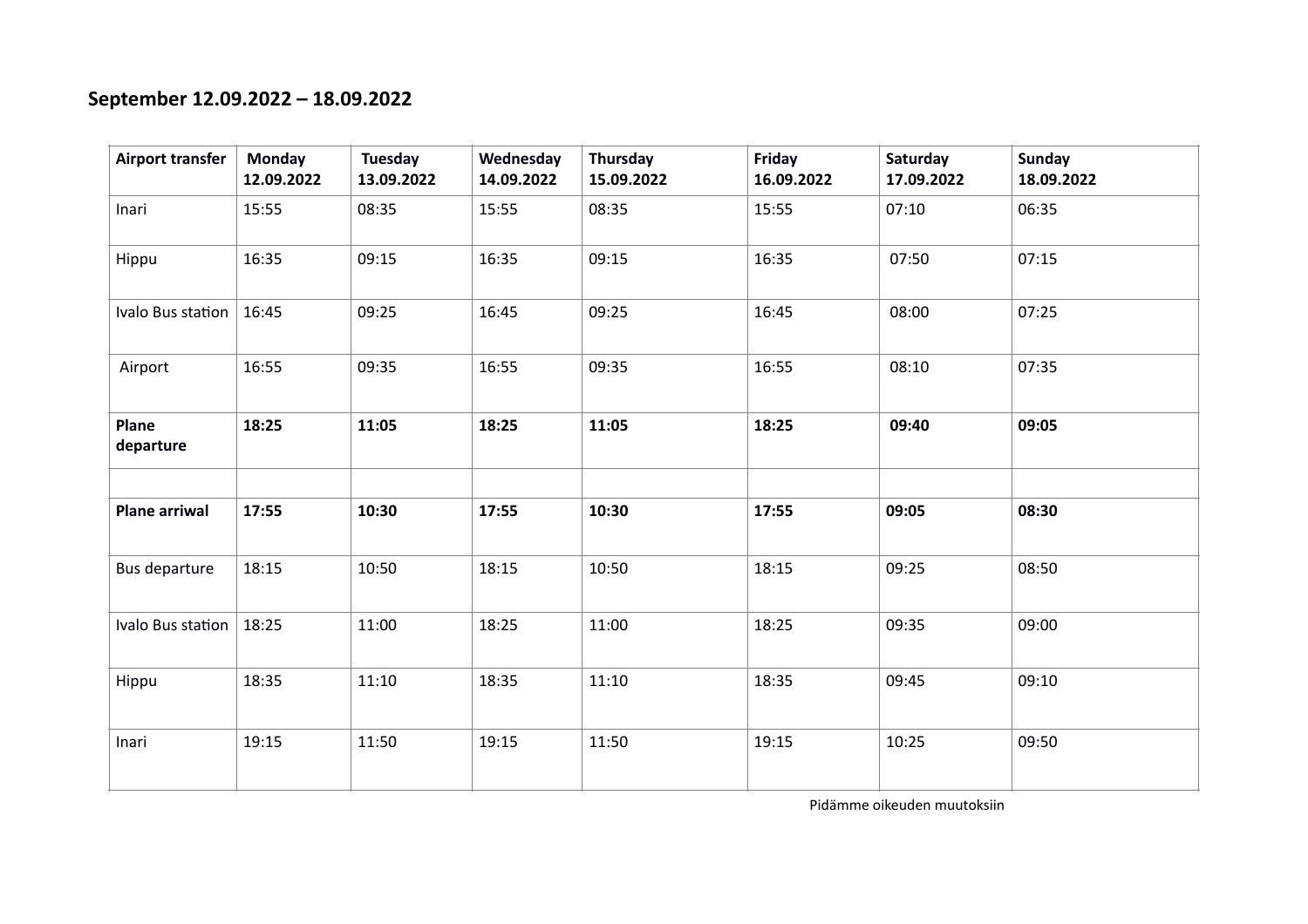# **September 19.09.2022 – 25.09.2022**

| Airport transfer      | Monday<br>19.09.2022 | Tuesday<br>20.09.2022 | Wednesday<br>21.09.2022 | Thursday<br>22.09.2022 | Friday<br>23.09.2022 | Saturday<br>24.09.2022 | Sunday<br>25.09.2022 |
|-----------------------|----------------------|-----------------------|-------------------------|------------------------|----------------------|------------------------|----------------------|
| Inari                 | 15:55                | 08:35                 | 15:55                   | 08:35                  | 15:55                | 07:10                  | -----                |
| Hippu                 | 16:35                | 09:15                 | 16:35                   | 09:15                  | 16:35                | 07:50                  | -----                |
| Ivalo Bus station     | 16:45                | 09:25                 | 16:45                   | 09:25                  | 16:45                | 08:00                  | $-----$              |
| Airport               | 16:55                | 09:35                 | 16:55                   | 09:35                  | 16:55                | 08:10                  | -----                |
| Plane<br>departure    | 18:25                | 11:05                 | 18:25                   | 11:05                  | 18:25                | 09:40                  | -----                |
|                       |                      |                       |                         |                        |                      |                        |                      |
| <b>Plane arriwal</b>  | 17:55                | 10:30                 | 17:55                   | 10:30                  | 17:55                | 09:05                  | 08:30                |
| Bus departure         | 18:15                | 10:50                 | 18:15                   | 10:50                  | 18:15                | 09:25                  | 08:50                |
| Ivalo Bus station $ $ | 18:25                | 11:00                 | 18:25                   | 11:00                  | 18:25                | 09:35                  | 09:00                |
| Hippu                 | 18:35                | 11:10                 | 18:35                   | 11:10                  | 18:35                | 09:45                  | 09:10                |
| Inari                 | 19:15                | 11:50                 | 19:15                   | 11:50                  | 19:15                | 10:25                  | 09:50                |